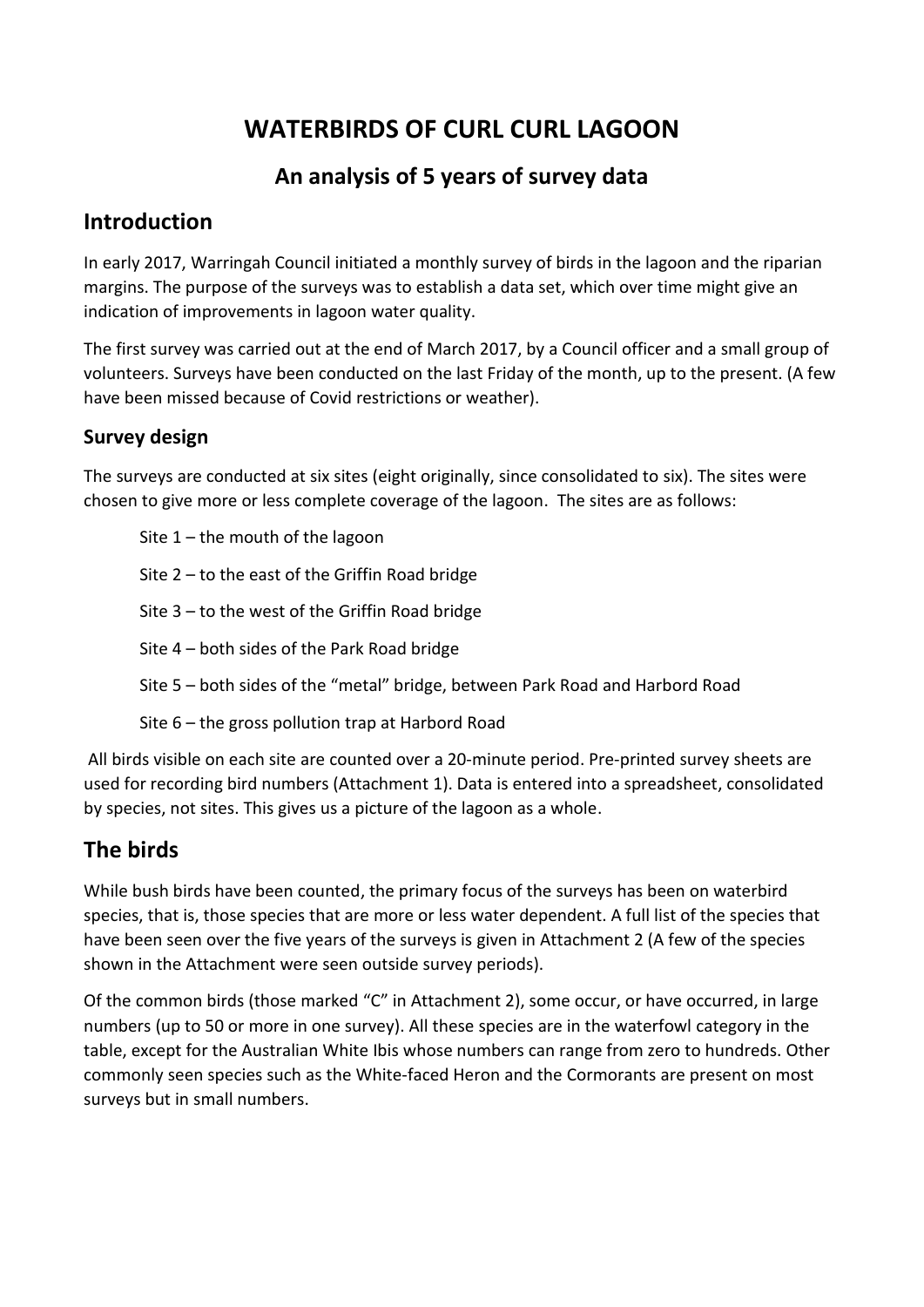#### **Survey results**

The following table summarises survey data for the five years 2017-2021. It gives results just for the five most common waterfowl species because it is only in the data for these species that we can discern useful information. For all other species, the numbers are low and highly variable with no readily discernible trends.

We know from observation that from 2020, there was a sudden drop in numbers of waterfowl, especially for Hardheads and Eurasian Coots. The defining event of early 2020 was the breaking of the drought across most of NSW with heavy rain in early February. Hardheads vanished almost immediately, with only a few sightings in 2020-21. For much of 2021 and into 2022, no Hardheads have been recorded. The story is similar for Coots – some stayed around but again, from late 2021 and into 2022, no Coots have been sighted. For the first three years of the survey, these two species were the most common. We believe the explanation for the sudden drop in numbers lies in the breaking of the drought when dams and swamps to the west of the Dividing Range filled, presumably providing good habitat for waterfowl, apparently more attractive than provided in our lagoons. (We have observed the same phenomenon in Manly Lagoon and I have been told by people in the birding community that it has been observed in other Sydney wetlands.)

| <b>SPECIES</b>                | Average numbers per survey |                          |       |                               |  |  |  |
|-------------------------------|----------------------------|--------------------------|-------|-------------------------------|--|--|--|
|                               |                            | <b>Drought 2017-2019</b> |       | <b>Post Drought 2020-2021</b> |  |  |  |
|                               | Avge.                      | Range                    | Avge. | Range                         |  |  |  |
| Hardhead                      | 14                         | $0 - 88$                 | 1     | $0 - 13$                      |  |  |  |
| Pacific Black Duck            | 19                         | $0 - 48$                 | 11    | $2 - 29$                      |  |  |  |
| <b>Chestnut Teal</b>          | 15                         | $0 - 37$                 | 10    | $1 - 34$                      |  |  |  |
| <b>Eurasian Coot</b>          | 27                         | $10 - 66$                | 11    | $1 - 23$                      |  |  |  |
| Dusky Moorhen                 | 11                         | $2 - 52$                 | 11    | $1 - 26$                      |  |  |  |
| Avge. annual rainfall for NSW | 346mm                      |                          |       | 677mm                         |  |  |  |

There was also a significant drop in numbers of Pacific Black Ducks and Chestnut Teal, although Chestnut Teal have been seen recently in large numbers, up to 40 on one occasion. They seem to be one of the "stayers" (similar on Manly Lagoon). Dusky Moorhen is the only species that has maintained a stable population over the five survey years. It is no coincidence that Dusky Moorhen is also the only species that regularly breeds on the lagoon. Black Swan, Coot and Chestnut Teal have been seen with juveniles but only on one or two occasions. Manly Lagoon differs from Curl Curl in one obvious respect – Many supports breeding populations of Cormorants and Darters. Although these species visit Curl Curl, we have seen no evidence of breeding.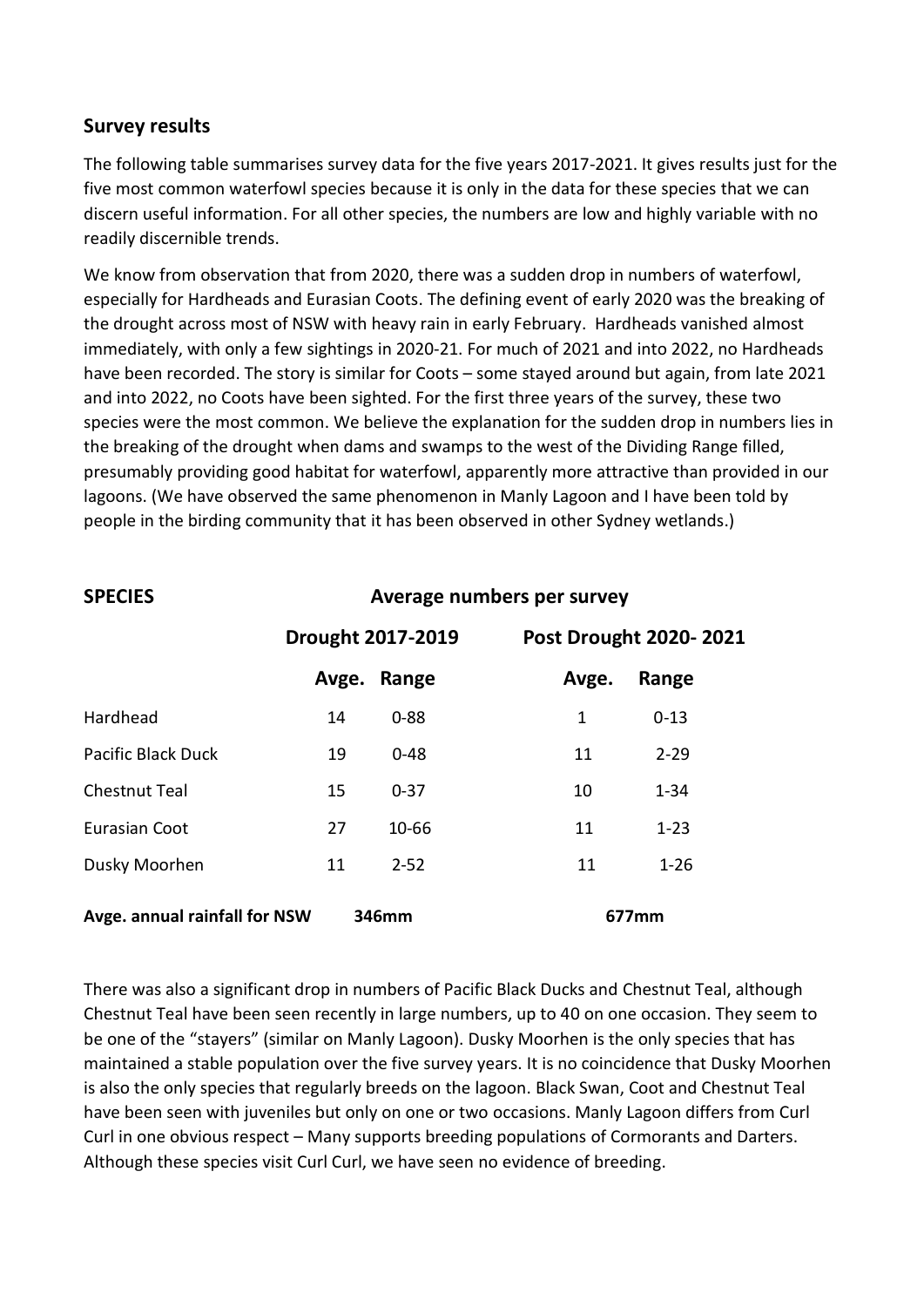## **Discussion**

When the survey was started in 2017, it was hoped that we could establish a "baseline" characterising the waterbird population of the lagoon. It is now clear that the accumulated data contains far too much variability to provide a baseline against which to detect any future population trends that might be linked to changing water quality. Clearly, the biggest influence on numbers is the presence or absence of drought, making it meaningless to look at averaged numbers over an extended period. Should we look at changes from one period of drought to the next? But how does the severity of a particular drought event influence numbers?

We need another measure that might correlate with changes in water quality. One such measure could be the breeding success of the one breeding resident – the Dusky Moorhen. We do not know whether or not water quality might affect breeding success but there may be a correlation that we should look for. Also it is hoped that the planned floating islands will provide additional breeding habitat. For future surveys, we will continue to count all species, but we will pay particular attention to Dusky Moorhens. Data collection sheets will be modified to record Dusky Moorhens as adult, immature or juvenile – the three forms can be distinguished fairly readily.

As noted above, Cormorants and Darters breed on Manly Lagoon, building their nests in Casuarinas overhanging the water. Similar habitat is present at Curl Curl but we have not observed any breeding. We do not know the factors that support breeding in one of the lagoons but not the other. Manly is probably saltier than Curl Curl and may support a greater fish population but we can only speculate as to whether or not that has anything to do with breeding.

#### **Recommendations** – where to from here

The survey should be continued in its current form, on the last Friday of the month. Numbers of all species to be recorded.

Particular focus should be given to the Dusky Moorhen, recording data for adult, juvenile and immature birds.

Evidence of breeding by any other species should be recorded.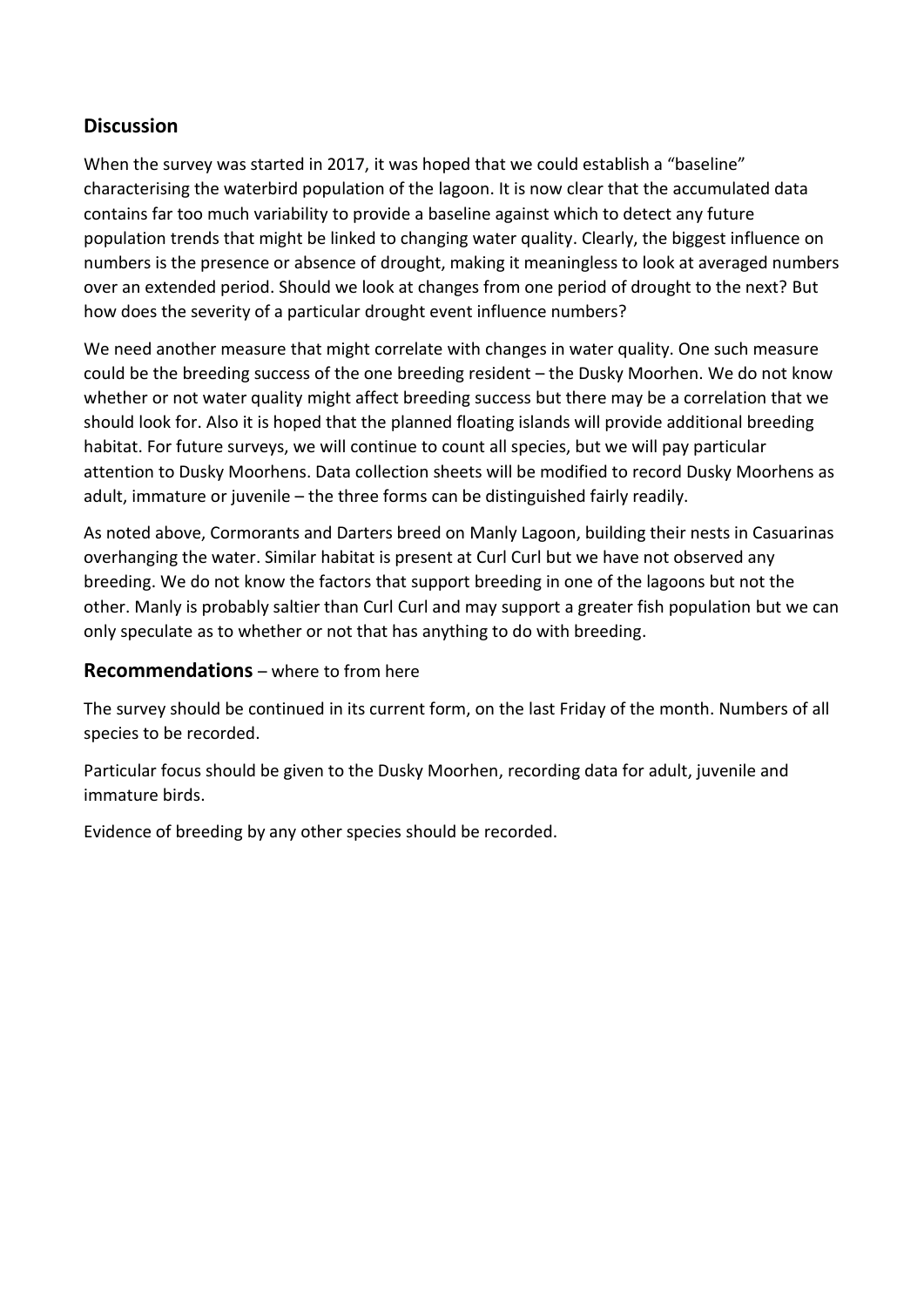| Lagoon: Open                        |                  | Closed              | Name:   | Date:                               |                     |                     | /2022      |
|-------------------------------------|------------------|---------------------|---------|-------------------------------------|---------------------|---------------------|------------|
| Team A Site 3                       |                  | Site 2              | Site 1  | Team A Site 3                       |                     | Site 2              | Site 1     |
| (Cross out other team) Griffin West |                  | <b>Griffin East</b> | Surf Rd |                                     | <b>Griffin West</b> | <b>Griffin East</b> | Surf Rd    |
| Team B Site 4                       |                  | Site 5              | Site 6  | Team B Site 4                       |                     | Site 5              | Site 6     |
|                                     | <b>Duck Pond</b> | Concrete Bridge     | GPT     |                                     | <b>Duck Pond</b>    | Concrete Bridge     | <b>GPT</b> |
| Time start:                         |                  |                     |         | Time start:                         |                     |                     |            |
| <b>Water Bird Species</b>           |                  |                     |         | <b>Bush Bird Species</b>            |                     |                     |            |
| Pelican                             |                  |                     |         | <b>Yellow-tailed Black Cockatoo</b> |                     |                     |            |
| <b>Great Cormorant</b>              |                  |                     |         | Galah                               |                     |                     |            |
| Little Black Cormorant              |                  |                     |         | Little Corella                      |                     |                     |            |
| <b>Little Pied Cormorant</b>        |                  |                     |         | Sulphur-crested Cockatoo            |                     |                     |            |
| <b>Pied Cormorant</b>               |                  |                     |         | <b>Rainbow Lorikeet</b>             |                     |                     |            |
| <b>Masked Lapwing</b>               |                  |                     |         | <b>Musk Lorikeet</b>                |                     |                     |            |
| Darter                              |                  |                     |         | <b>Eastern Rosella</b>              |                     |                     |            |
| <b>Silver Gull</b>                  |                  |                     |         | <b>King Parrot</b>                  |                     |                     |            |
| <b>Black Swan</b>                   |                  |                     |         | <b>Spotted Dove</b>                 |                     |                     |            |
| <b>Australian Wood Duck</b>         |                  |                     |         | <b>Rock Dove</b>                    |                     |                     |            |
| <b>Chestnut Teal</b>                |                  |                     |         | <b>Crested Pigeon</b>               |                     |                     |            |
| <b>Grey Teal</b>                    |                  |                     |         | <b>Eastern Koel</b>                 |                     |                     |            |
| Hardhead                            |                  |                     |         | Kookaburra                          |                     |                     |            |
| <b>Pacific Black Duck</b>           |                  |                     |         | <b>Welcome Swallow</b>              |                     |                     |            |
| <b>Australasian Grebe</b>           |                  |                     |         | White-browed Scrubwren              |                     |                     |            |
| White-faced Heron                   |                  |                     |         | <b>Yellow Thornbill</b>             |                     |                     |            |
| White-necked Heron                  |                  |                     |         | Superb Fairywren                    |                     |                     |            |
| <b>Great Egret</b>                  |                  |                     |         | Variegated Fairywren                |                     |                     |            |
| <b>Intermediate Egret</b>           |                  |                     |         | <b>Noisy Miner</b>                  |                     |                     |            |
| Little Egret                        |                  |                     |         | <b>New Holland Honeyeater</b>       |                     |                     |            |
| Nankeen Night Heron                 |                  |                     |         | <b>Red Wattlebird</b>               |                     |                     |            |
| <b>Royal Spoonbill</b>              |                  |                     |         | <b>Little Wattlebird</b>            |                     |                     |            |
| <b>Australian White Ibis</b>        |                  |                     |         | <b>Eastern Whipbird</b>             |                     |                     |            |
| Straw-necked Ibis                   |                  |                     |         | <b>Black-faced Cuckoo-Shrike</b>    |                     |                     |            |
| Australasian Swamphen               |                  |                     |         | <b>Pied Currawong</b>               |                     |                     |            |
| <b>Eurasian Coot</b>                |                  |                     |         | <b>Grey Butcherbird</b>             |                     |                     |            |
| <b>Dusky Moorhen</b>                |                  |                     |         | <b>Australian Magpie</b>            |                     |                     |            |
| Osprey                              |                  |                     |         | <b>Australian Raven</b>             |                     |                     |            |
| Nankeen Kestrel                     |                  |                     |         | <b>Magpie Lark</b>                  |                     |                     |            |
| <b>Black-winged stilt</b>           |                  |                     |         | <b>Grey Fantail</b>                 |                     |                     |            |
| Caspian tern                        |                  |                     |         | <b>Willie Wagtail</b>               |                     |                     |            |
| <b>Black shouldered kite</b>        |                  |                     |         | <b>Red-whiskered Bulbul</b>         |                     |                     |            |
| Bar-tailed godwit                   |                  |                     |         | Olive-backed Oriole                 |                     |                     |            |
| Cattle egret                        |                  |                     |         | Figbird                             |                     |                     |            |
|                                     |                  |                     |         | Silvereye                           |                     |                     |            |
|                                     |                  |                     |         | Australian Reed-Warbler             |                     |                     |            |
|                                     |                  |                     |         | <b>Spotted Pardalote</b>            |                     |                     |            |
|                                     |                  |                     |         | <b>Common Myna</b>                  |                     |                     |            |
| Notes/other observations:           |                  |                     |         | <b>Common Starling</b>              |                     |                     |            |
|                                     |                  |                     |         | <b>House Sparrow</b>                |                     |                     |            |
|                                     |                  |                     |         | <b>Scaly breasted lorikeet</b>      |                     |                     |            |
|                                     |                  |                     |         | Dollarbird                          |                     |                     |            |
|                                     |                  |                     |         | Channel-billed cuckoo               |                     |                     |            |
|                                     |                  |                     |         | Sacred kingfisher                   |                     |                     |            |
|                                     |                  |                     |         | Fork-tailed swift                   |                     |                     |            |
|                                     |                  |                     |         | White-throated needletail           |                     |                     |            |
|                                     |                  |                     |         | <b>Buff-banded rail</b>             |                     |                     |            |
|                                     |                  |                     |         | <b>Brown Goshawk</b>                |                     |                     |            |
|                                     |                  |                     |         | <b>Brown</b> quail                  |                     |                     |            |